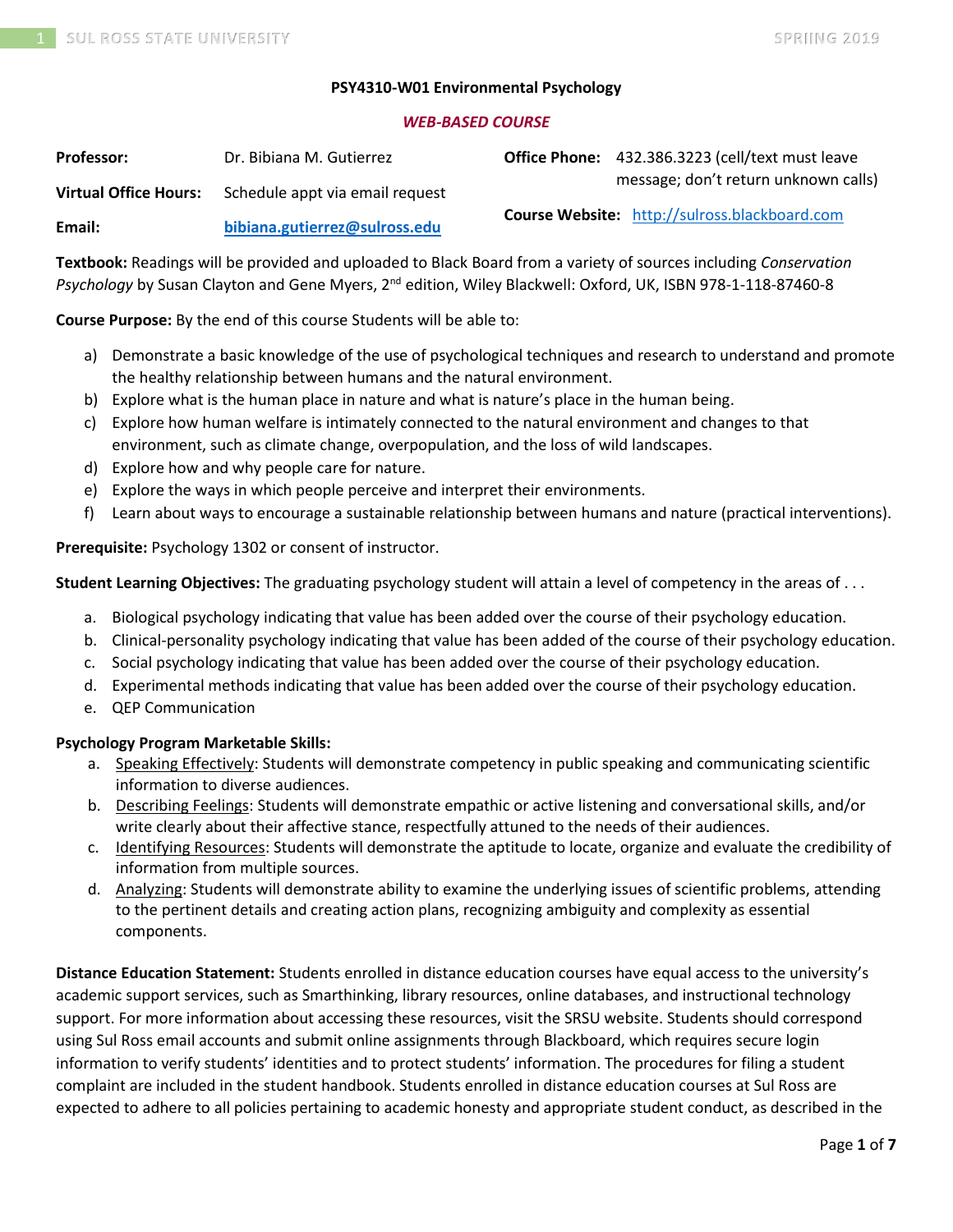student handbook. Students in web-based courses must maintain appropriate equipment and software, according to the needs and requirements of the course, as outlined on the SRSU website.

## **Course Policies:**

### **1. Attendance and Course preparation:**

Class attendance is governed by the SRSU policy stated in the schedule of classes. Students will be dropped with an "F" when you have accumulated six (6) or more absences OR the equivalent in a web-based course. *Class attendance in this course includes logging onto Black Board during the first week of class, monitoring your SRSU email and Black Board announcements on a daily basis, taking exams, posting, and completing other assignments on time, as well as communicating in a timely and clear manner with the professor regarding challenges experienced related to the course.*

## **2. Late Work and Make-Up Assignments:**

If you cannot participate in this web-based class due to an emergency, excused-absence, or universityauthorized absence, inform the professor as soon as possible *via email* of the situation. Late or make-up assignments and exams will only be accepted in the case of an emergency or excused absence with appropriate documentation (doctor's note, etc.)

Student absent for a university-authorized activity (such as a game, tournament, or event) will be allowed to make up the missed exam and/or complete the assignment scheduled for that day. **However,** it is the Student's responsibility to make these **arrangements for make-up exams/assignments with the professor** *BEFORE* **the absence via email request.** This DOES NOT INCLUDE absences related to paid (SRSU or otherwise) employment.

### **4. If You Get/Are Sick**:

Student health services [\(https://www.sulross.edu/page/343/student-health-services\)](https://www.sulross.edu/page/343/student-health-services) is staffed by a [registered](https://www.sulross.edu/faculty-and-staff/945/health-services-coordinator)  [nurse](https://www.sulross.edu/faculty-and-staff/945/health-services-coordinator) located in University Center Suite 211 from 8 am- 5 pm Monday through Friday. Minor treatments, [over](http://www.sulross.edu/page/1462/medications)[the-counter medication](http://www.sulross.edu/page/1462/medications) and basic first-aid supplies are available at no cost to Students. SRSU has a Student

medical agreement with [Preventive Care Health Services \(PCHS\)](http://www.pchsmedclinic.org/locations) to provide limited outpatient care, see [covered](http://www.sulross.edu/page/1471/preventive-care-health-services)  [services.](http://www.sulross.edu/page/1471/preventive-care-health-services) The clinic is [located opposite Alpine High School](http://www.sulross.edu/gallery-image/4341/health-service-locations) across State highway 118 North with parking off Anson Avenue from 8 am to 5 pm Monday through Friday and the 2nd Saturday of each month from 9 am to 3 pm. To schedule an appointment, call (432) 837-4555. Your current Student ID card will be requested at check-in.

#### **5. Students with Special Needs:**

Sul Ross State University (SRSU) is committed to equal access in compliance with Americans with Disabilities Act of 1973. It is SRSU policy to provide reasonable accommodations to students with documented disabilities and it is the Student's responsibility to initiate the request. *Students should contact the instructor as soon as possible to initiate the recommended accommodations.*

**ADA Statement: Sul Ross State University is committed to equal access in compliance with the Americans with Disabilities Act of 1973. Students with qualifying disabilities who seek accommodations must initiate a request for a meeting for accessibility services. Students seeking accessibility services must contact Rebecca Greathouse Wren, M.Ed., LPC-S, Counseling & Accessibility Services, Telephone: 432-837-8203, or Email: [rebecca.wren@sulross.edu.](mailto:rebecca.wren@sulross.edu)**

**For more information see: <https://www.sulross.edu/page/1384/accessibility-services>**

#### **6. Library Resources [\(https://library.sulross.edu/library-instruction/\)](https://library.sulross.edu/library-instruction/)**

The Sul Ross Library offers **FREE** resources and services to the entire SRSU community. Access and borrow books, articles, and more by visiting the library's website, *library.sulross.edu*. Off-campus access requires logging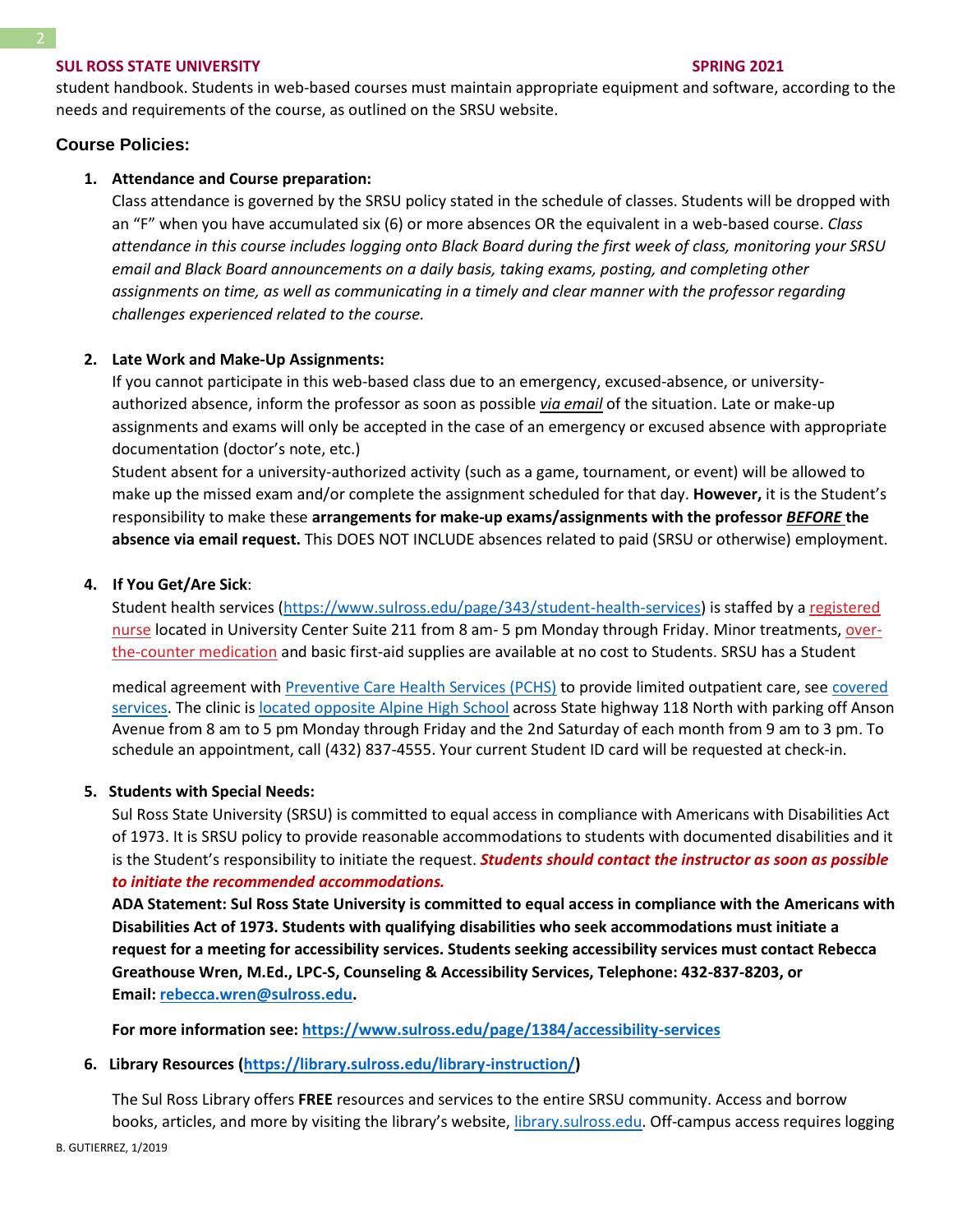in with your LoboID and password. Librarians are a tremendous resource for your coursework and can be reached in person, by email [\(srsulibrary@sulross.edu\)](mailto:srsulibrary@sulross.edu), or phone (432-837-8123).

#### **7. Religious Observance:**

Any student absent from classes for the observance of a religious holy day will be allowed to take make-up the exam/assignment scheduled for that day. Arrangements for missing class due to a religious observance must be made with the professor vial email *BEFORE* that absence.

#### **8. Course Behaviors - Respect and Disruptions:**

Watch the **VIDEO on NETIQUETTE** on Black Board. You are encouraged and expected to openly engage in discussions, ask questions, share ideas, and express your thoughts in this web-based course in the same manner as in a face-to-face course. Please treat each other with dignity and respect and avoid disruptive behaviors. You are responsible for knowing what behaviors are acceptable versus unacceptable as referred to in the Student Conduct and Discipline section of the SRSU Student Handbook

[\(http://www.sulross.edu/sites/default/files//sites/default/files/users/docs/stulife/student\\_conduct\\_discipline.p](http://www.sulross.edu/sites/default/files/sites/default/files/users/docs/stulife/student_conduct_discipline.pdf) [df\)](http://www.sulross.edu/sites/default/files/sites/default/files/users/docs/stulife/student_conduct_discipline.pdf).

### **9. Academic Integrity:**

Any instance of academic misconduct such as turning in an identical written assignment for another course without approval, cheating and plagiarizing written assignments, collusion, or misrepresenting facts will be punished to the full extent of the university's disciplinary policy and/or through legal action if indicated. You are responsible for reading the statement on *Academic Honesty* in the SRSU Student Handbook [\(http://www.sulross.edu/sites/default/files//sites/default/files/users/docs/stulife/student\\_conduct\\_discipline.p](http://www.sulross.edu/sites/default/files/sites/default/files/users/docs/stulife/student_conduct_discipline.pdf) [df](http://www.sulross.edu/sites/default/files/sites/default/files/users/docs/stulife/student_conduct_discipline.pdf) ). The faculty considers academic dishonesty to be a serious matter and will act accordingly. Students caught engaging in any form of academic dishonesty will receive no credit for assignments/exams and more severe penalties may be pursued, including but not limited to failing the course.

#### **10. Communicating with the Professor:**

The best way to contact me is through email at [bmg15th@sulross.edu.](mailto:bmg15th@sulross.edu) I strive to respond as soon as possible. If you do not receive a reply within 24 to 48 hours, please resend your email or call/text my cell at 432.386.3223; *you must leave your name, course and section for a return response, unknown numbers are not answered.* During weekends, holidays, and breaks there may be a longer delay in a response until the next regular work day.

#### **COURSE REQUIREMENTS:**

- **1. Regular and active Black Board Participation (BP = 100 points).** Your individual activity on black board will be monitored via logs maintained by Black Board. It is your responsibility to check your email daily and for any announcements related to this course. (This is a subjective judgment on my part regarding the quality of your participation, taking exams when scheduled, submitting assignments on time, and posting as required by due dates).
- **2. Complete Sul Ross Sustainability Survey (SSS = 25 points). Submit screen shot of completed survey.**
- **3. Thirteen (13) Weekly Writing Assignments (WWA = 650 total points; 50pts/WWA).** Complete assigned questions over the week's reading assignment.
- *4.* **Discussion Posts (DP = 20/post; 300 pts total)** (paragraph in the range of 3 to 4 sentences or more if you wish) of your thoughts, feelings, ideas, and/or reactions to your chapter readings as related to your experience and/or other things you have learned. *These summaries will be posted publicly for all students in the course to view*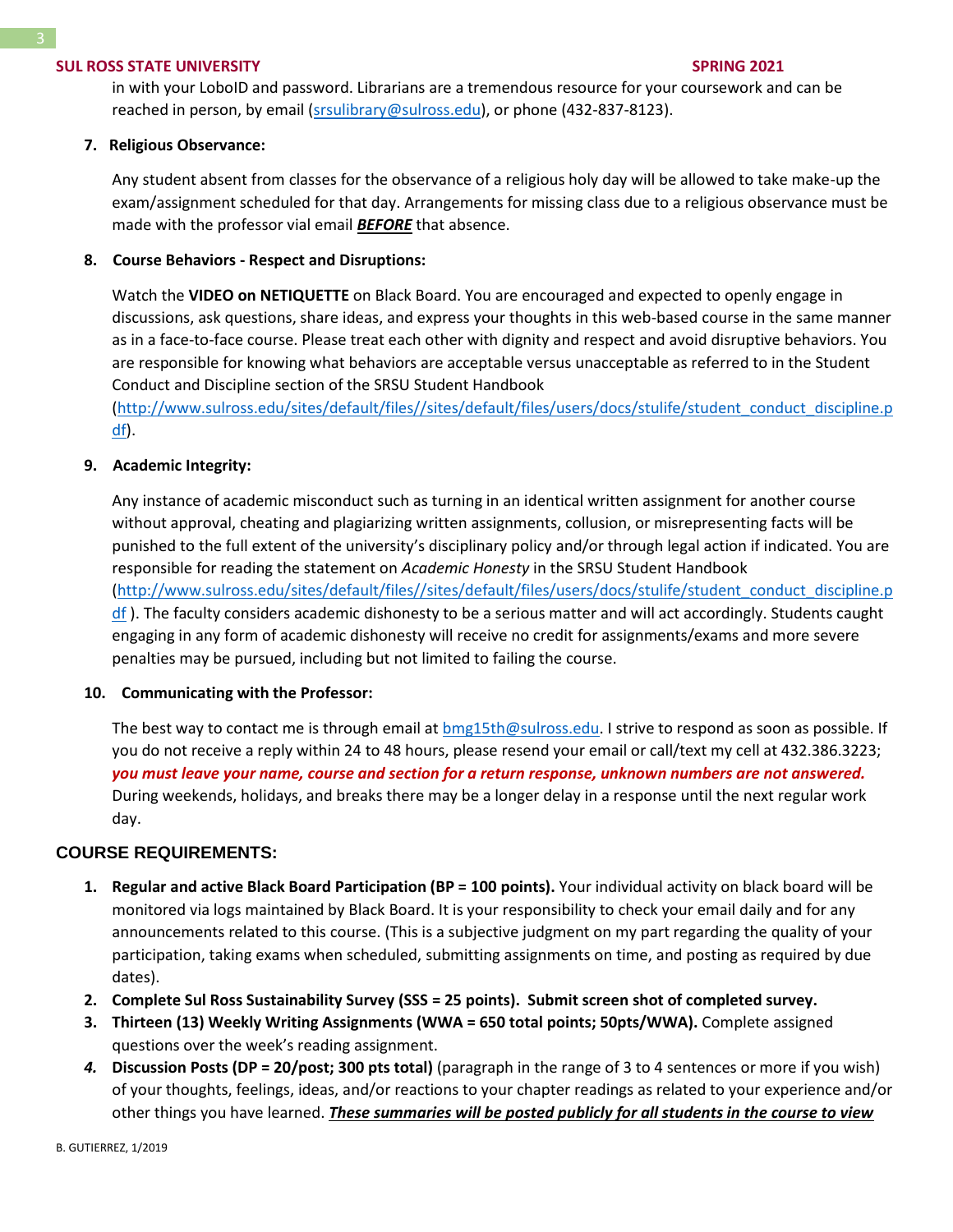for the purpose of creating a sense of universality of experience and enhancing shared learning. It can also be a spring-board to encourage conversations (threads) among students if you wish. *Please be mindful that once posted, your posts cannot be changed or deleted, and are monitored by the professor.*

- *5.* **Power Point Presentation (PPP = 200 points).** You will be assigned a chapter in the text and created a Power Point Presentation over that chapter. Rubric TBA>
- *6.* **Summary Paper (100 points).** A summary of your experience in this course, what you learned, how you may have changed, future aspirations, etc. *Does not need to be in any specific writing format.* ☺ **Your work will be graded on organization, grammar, spelling, and quality of effort.** Paper must be 2-3 pages double-spaced.

#### **GRADE SCALE:**

## **90–100 = A; 80 –89 = B; 70–79 = C; 60-69 = D; 0-59 = F**

**MUST READ:** During the course of this class, Students may have strong emotional/psychological reactions to the course material and/or discussions. If at Student feels they are having difficulty with the learning environment, please discuss this with the professor immediately before continuing the course. Counseling and Accessibility Services [\(https://www.sulross.edu/sites/default/files//sites/default/files/users/docs/counseling/letter.pdf\)](https://www.sulross.edu/sites/default/files/sites/default/files/users/docs/counseling/letter.pdf) can provide brief, short-term individual and group counseling or refer you to off-campus providers. You have already paid for these services through your Student Service Fee, whether you use them or not.

*If you have any issue or concern, I would appreciate you speaking with me first. If you feel we cannot come to a reasonable resolution, know that you can speak with the BASS Department Chair, Dr. Mark Saka (432.837.8157) regarding your concerns.*

*I endeavor to maintain a safe as possible learning environment for all and expect the highest standard of conduct from each one of us and the collective. I welcome constructive feedback in the service of this goal.*

*This syllabus is accurate to the best of my ability, but I reserve the right to modify it at any time and will inform you as soon as possible when I do. If I do make any changes, I aspire to do so for the reasons of Student fairness and/or circumstances beyond my control.*

**POWER POINT PRESENTATION INSTRUCTIONS: TBA**

**GRADE SCALE:**

**90–100 = A; 80 –89 = B; 70–79 = C; 60-69 = D; 0-59 = F**

**\*EXTRA CREDIT**: There is **NO** extra credit offered in this course.

**PLEASE READ:** During the course of this class, Students may have strong emotional/psychological reactions to the course material and/or discussions. If you feel that you are having difficulty with the learning environment, please discuss this with me immediately before continuing the course. Counseling and Accessibility Services [\(http://www.sulross.edu/section/2408/counseling-accessibility-services\)](http://www.sulross.edu/section/2408/counseling-accessibility-services) can provide brief, short-term individual and group counseling or refer you to off-campus providers. You have already paid for these services through your Student Service Fee, whether you use them or not.

*If you have any issue or concern, I would appreciate you speaking with me first. If you feel we cannot come to a reasonable resolution, know that you can speak with the BASS Department Chair, Dr. Mark Saka (432.837.8157) regarding your concerns.*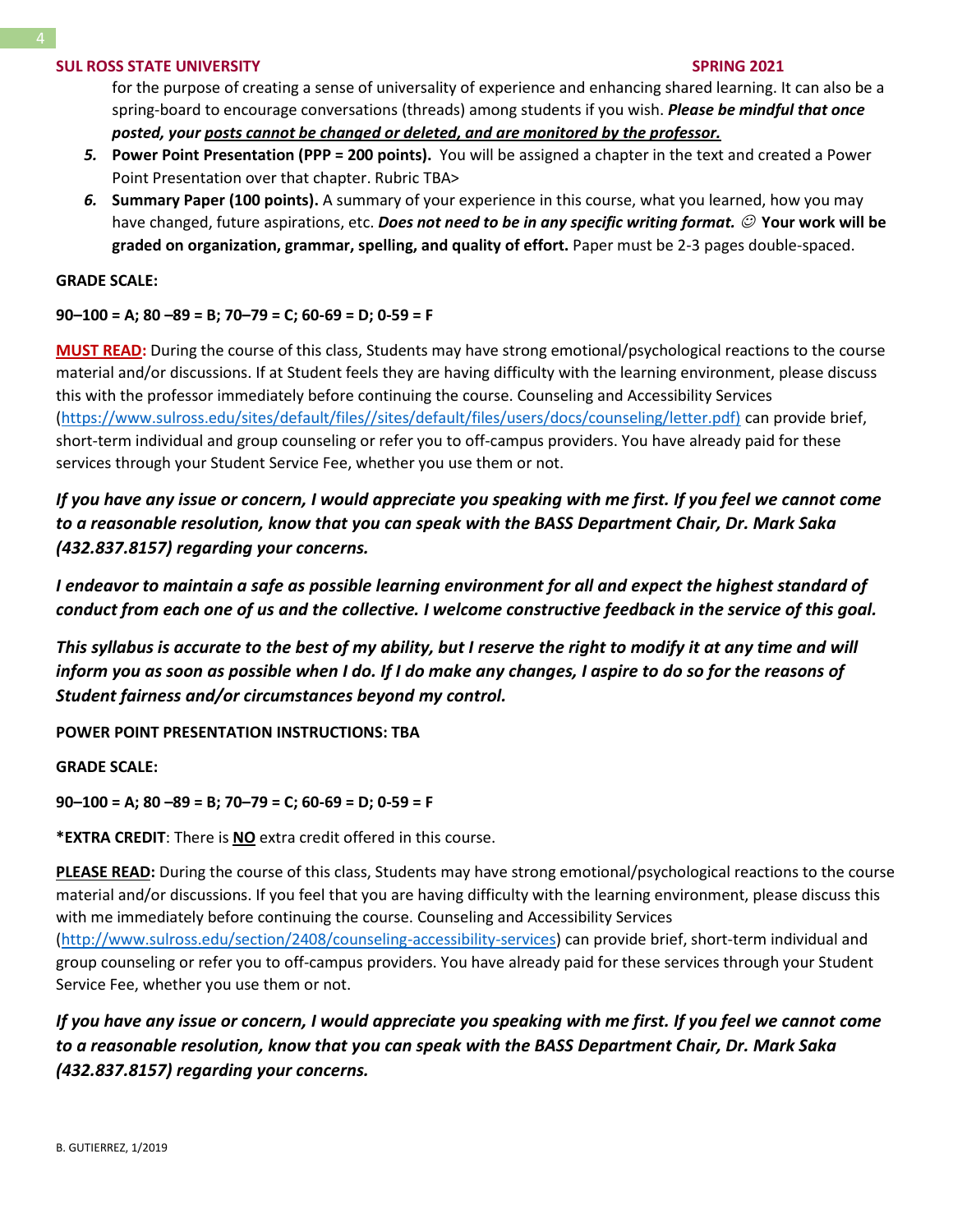*I endeavor to maintain as safe as possible learning environment for all and expect the highest standard of conduct from each one of us and the collective. I welcome constructive feedback in the service of this goal.*

*This syllabus is accurate to the best of my ability, but I reserve the right to modify it at any time and will inform you as soon as possible. If I do make any changes, I aspire to do so for the reasons of student fairness and/or circumstances beyond my control.*

# **COURSE SCHEDULE**

## **WEEK 1 (1/11-1/17)**

**START HERE** orientation to BLACK BOARD

## **WEEK 2** (1/18 – 1/24)

### **POST-INTRO** *Introduce yourself to class* (by Monday 1/18 m*idnight*)

**READ** Chapter 1 Introducing the Field of Conservation Psychology (by Friday 1/22)

## **WEEK 3** (1/25 – 1/31)

**Complete Sul Ross Sustainability Survey [https://sulross.az1.qualtrics.com/jfe/form/SV\\_bkKYqSyMfWtEFdb](https://sulross.az1.qualtrics.com/jfe/form/SV_bkKYqSyMfWtEFdb)**

**POST1** over Chapter 1 (by Monday 1/25 midnight)

**Weekly Writing Assignment 1** over Chapter 1 (by Tuesday 1/26 midnight)

**READ** Chapter 2 (by Friday 1/29)

*~ Last day to drop a 16 week term course without creating an academic record ~*

**WEEK 4** (2/1 – 2/7)

**POST2** over Chapter 2 (by Monday 2/1 *midnight*)

**Weekly Writing Assignment 2** over Chapter 2 (by Tuesday 2/2 midnight)

**READ** Chapter 3 (by Friday 2/5)

## **WEEK 5** (2/8 – 2/14)

**POST3** over Chapter 3 (by Monday 2/8 *midnight*)

**Weekly Writing Assignment 3** over Chapter 3 (by Tuesday 2/9 midnight)

**READ** Chapter 4 (by Friday 2/12)

## **WEEK 6** (2/15 – 2/21)

**POST4** over Chapter 4 (by Monday 2/15 *midnight*)

**Weekly Writing Assignment 4** over Chapter 4 (by Tuesday 2/16 midnight)

B. GUTIERREZ, 1/2019 **READ** Chapter 5 (by Friday 2/19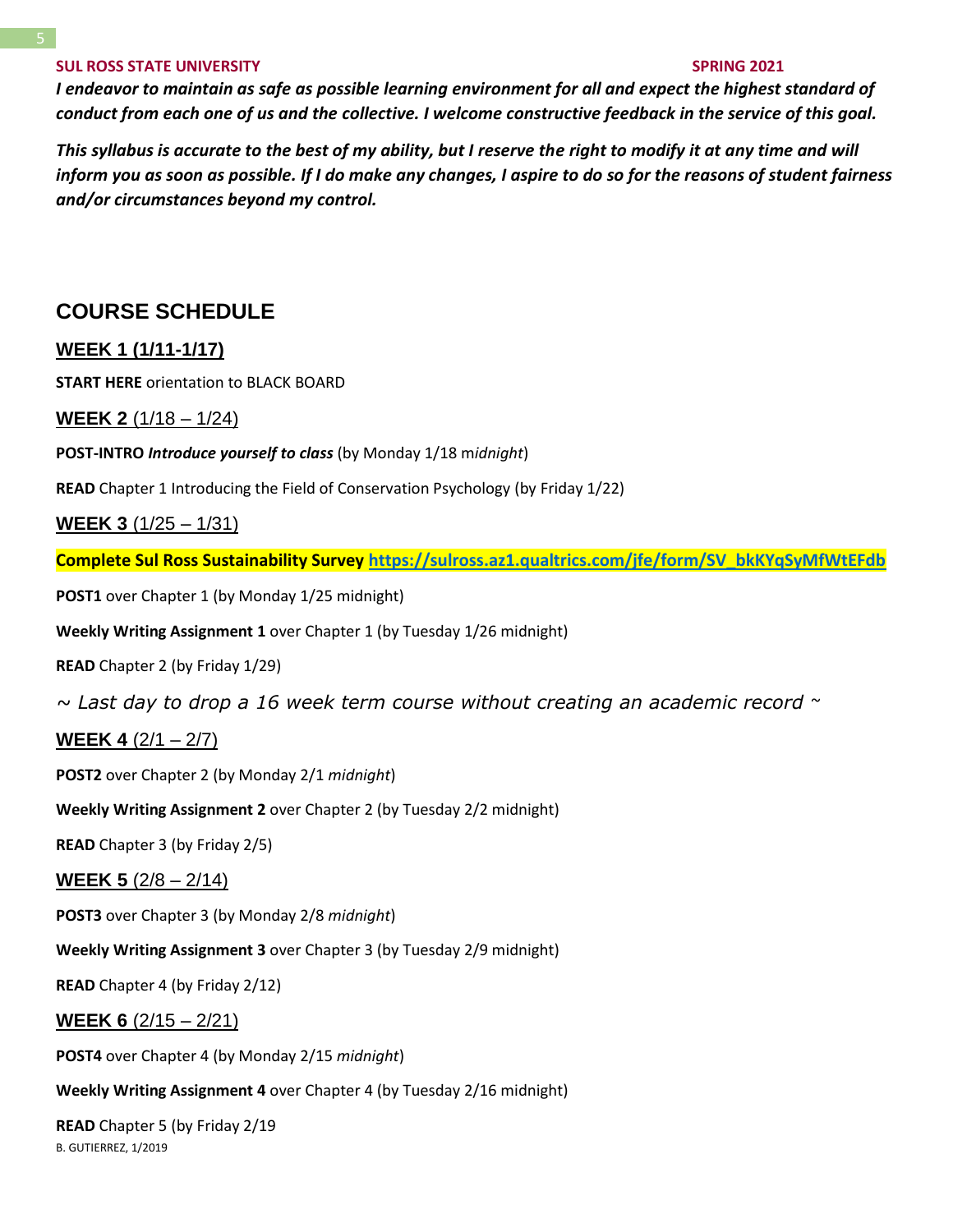## **SUL ROSS STATE UNIVERSITY SPRING 2021 WEEK 7** (2/22 – 2/28)

**POST5**over Chapter 5 (by Monday 2/22 *midnight*)

## **Weekly Writing Assignment 5** over Chapter 5 (by Tuesday 2/23 midnight)

**READ** Chapter 6 (by Friday 2/26)

## **WEEK 8** (3/1 – 3/7)

**POST6** over Chapter 6 (by Monday 3/1 *midnight*)

**Weekly Writing Assignment 6** over Chapter 6 (by Tuesday 3/2 midnight)

**READ** Chapter 7 (by Friday 3/5)

## **WEEK 9 (3/8-3/14)**

*~ SPRING BREAK NO CLASSES (3/8- 3/12) ~*

## **WEEK 10** (3/15 – 3/21)

*~ 3/15 MID SEMESTER ~*

**POST7** over Chapter 7 (by Monday 3/15 *midnight*)

**Weekly Writing Assignment 7** over Chapter 7 (by Tuesday 3/16 midnight)

**READ** Chapter 8 (by Friday 3/19)

**WEEK 11** (3/22 – 3/28)

**POST8** over Chapter 8 (by Monday 3/22 *midnight*)

**Weekly Writing Assignment 8** over Chapter 7 (by Tuesday 3/23 midnight)

**READ** Chapter 9 (by Friday 3/26)

## **WEEK 12** (3/29 – 4/4)

*~ Last day for instructor initiated drop for excessive absences ~*

*~ Last day to withdraw from the 16 week course/term with grade of 'W'. Drops must be processed and in the University Registrar's Office by 4 p.m. ~*

*~ Last day to apply for August graduation without a late fee ~*

*~ Last day to apply for December graduation without a late fee ~*

#### *~ 4/2 Good Friday NO Classes ~*

**POST9** over Chapter 9 (by Monday 3/29 *midnight*)

**Weekly Writing Assignment 9** over Chapter 8 (by Tuesday 3/30 midnight)

**READ** Chapter 10 (by Friday 4/2)